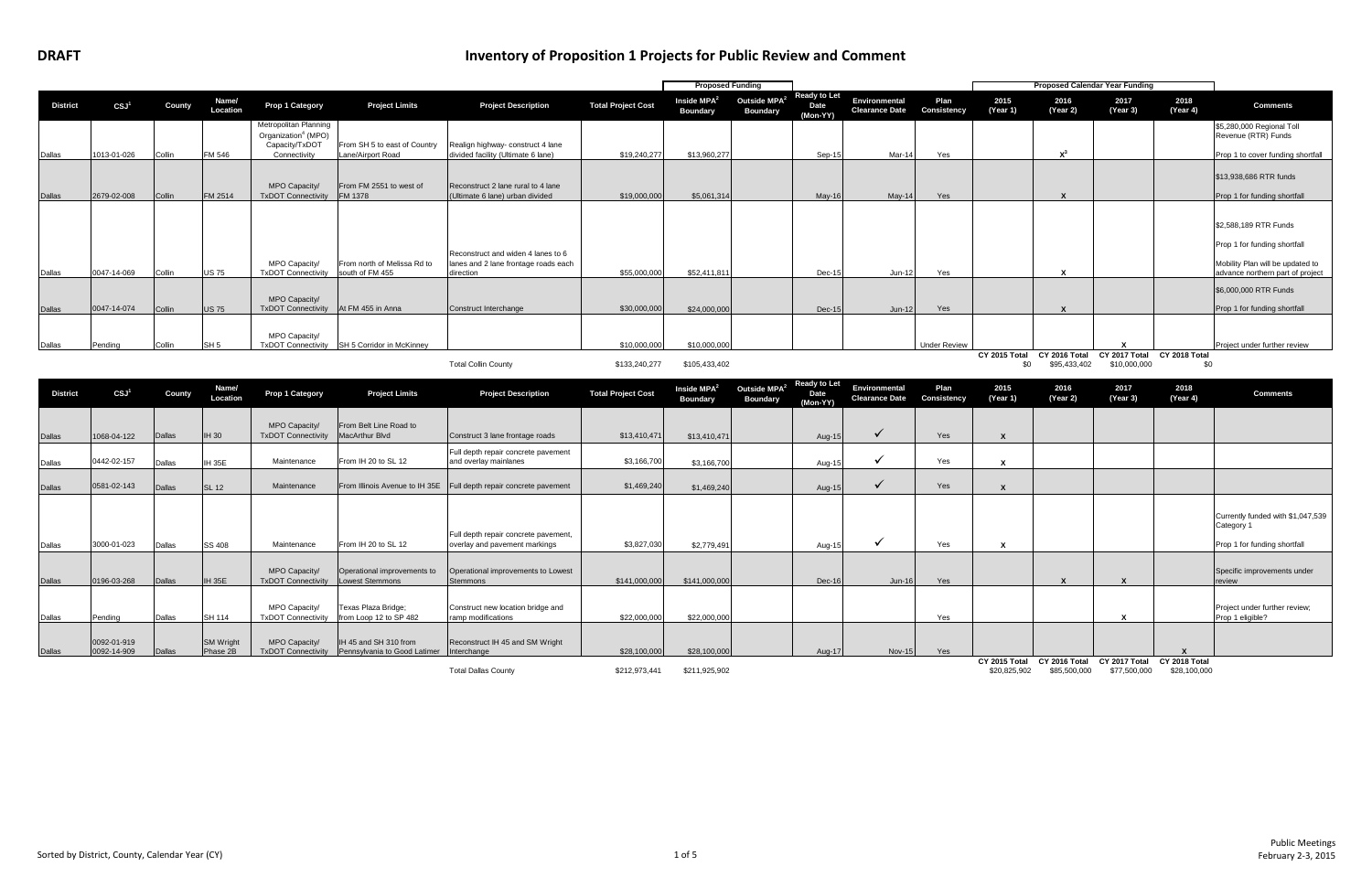|                                                                                                     |                           | <b>Proposed Funding</b>          |                                             |                                         |                                        |                     |                      | <b>Proposed Calendar Year Funding</b> |                              |                               |                                                                                                                                                                                                                   |
|-----------------------------------------------------------------------------------------------------|---------------------------|----------------------------------|---------------------------------------------|-----------------------------------------|----------------------------------------|---------------------|----------------------|---------------------------------------|------------------------------|-------------------------------|-------------------------------------------------------------------------------------------------------------------------------------------------------------------------------------------------------------------|
| <b>Project Description</b>                                                                          | <b>Total Project Cost</b> | Inside $MPA2$<br><b>Boundary</b> | Outside MPA <sup>2</sup><br><b>Boundary</b> | <b>Ready to Let</b><br>Date<br>(Mon-YY) | Environmental<br><b>Clearance Date</b> | Plan<br>Consistency | 2015<br>(Year 1)     | 2016<br>(Year 2)                      | 2017<br>(Year 3)             | 2018<br>(Year 4)              | <b>Comments</b>                                                                                                                                                                                                   |
| Replace bridge and approaches                                                                       | \$31,598,999              | \$9,000,000                      |                                             | Dec-15                                  | ✔                                      | Yes                 |                      | x                                     |                              |                               | \$2.8M of Bridge Funding<br>and \$19,798,999 RTR<br>Prop 1 for overruns                                                                                                                                           |
| Widen 2 lane rural roadway to 6 lanes<br>divided urban                                              | \$17,705,302              | \$5,115,552                      |                                             | Mar-17                                  | $Jan-08$                               | Yes                 |                      |                                       | X                            |                               | \$12,589,750 RTR Funds<br>Prop 1 for funding shortfall                                                                                                                                                            |
| Widen 2 lane rural highway to 4 lane<br>divided urban and add turn lanes<br>at IH 35                | \$29,512,546              | \$29,512,546                     |                                             | <b>Jun-18</b>                           | Estimated<br><b>June 2017</b>          | Yes                 |                      |                                       |                              | X                             |                                                                                                                                                                                                                   |
| Widen 4 to 6 lane divided urban with<br>intersection improvements at<br>FM 423; add right turn lane | \$50,000,000              | \$35,222,880                     |                                             | Mar-18                                  | Mar-17                                 | Yes                 |                      |                                       |                              | X                             | Currently funded with \$14,777,120<br>Surface Transportation Program-<br>Metropolitan Mobility (STP-MM)<br>Current cost estimate is \$50M but<br>may stage to reach lower dollar<br>amount<br>Prop 1 for overruns |
| <b>Total Denton County</b>                                                                          | \$128,816,847             | \$78,850,978                     |                                             |                                         |                                        |                     | CY 2015 Total<br>\$0 | CY 2016 Total<br>\$9,000,000          | CY 2017 Total<br>\$5,115,552 | CY 2018 Total<br>\$64,735,426 |                                                                                                                                                                                                                   |
|                                                                                                     |                           |                                  |                                             |                                         |                                        |                     |                      |                                       |                              |                               |                                                                                                                                                                                                                   |

|                 |                                           |        |                   |                                            |                                                                          |                                                                                      |                           | <b>Proposed Funding</b>                    |                                             |                                         |                                        |                            |                  | <b>Proposed Calendar Year Funding</b> |                       |                         |
|-----------------|-------------------------------------------|--------|-------------------|--------------------------------------------|--------------------------------------------------------------------------|--------------------------------------------------------------------------------------|---------------------------|--------------------------------------------|---------------------------------------------|-----------------------------------------|----------------------------------------|----------------------------|------------------|---------------------------------------|-----------------------|-------------------------|
| <b>District</b> | CSJ <sup>1</sup>                          | County | Name/<br>Location | Prop 1 Category                            | <b>Project Limits</b>                                                    | <b>Project Description</b>                                                           | <b>Total Project Cost</b> | Inside MPA <sup>2</sup><br><b>Boundary</b> | Outside MPA <sup>2</sup><br><b>Boundary</b> | <b>Ready to Let</b><br>Date<br>(Mon-YY) | Environmental<br><b>Clearance Date</b> | Plan<br><b>Consistency</b> | 2015<br>(Year 1) | 2016<br>(Year 2)                      | 2017<br>(Year 3)      | 20 <sup>1</sup><br>(Yea |
| Dallas          | 0353-02-053<br>0081-03-048<br>0081-03-046 | Denton | <b>US 377</b>     | Maintenance                                | at SH 114 in Roanoke                                                     | Replace bridge and approaches                                                        | \$31,598,999              | \$9,000,000                                |                                             | $Dec-1!$                                |                                        | Yes                        |                  | $\boldsymbol{x}$                      |                       |                         |
| <b>Dallas</b>   | 2054-02-015                               | Denton | FM 2181           | MPO Capacity/<br><b>TxDOT Connectivity</b> | From Lillian Miller in Denton<br>to west of FM 2499<br>(Barrel Strap Rd) | Widen 2 lane rural roadway to 6 lanes<br>divided urban                               | \$17,705,302              | \$5,115,552                                |                                             | Mar-17                                  | Jan-08                                 | Yes                        |                  |                                       |                       |                         |
| Dallas          | 0816-02-072                               | Denton | FM 455            | MPO Capacity/<br><b>TxDOT Connectivity</b> | From west of FM 2450<br>to east of Marion Rd                             | Widen 2 lane rural highway to 4 lane<br>divided urban and add turn lanes<br>at IH 35 | \$29,512,546              | \$29,512,546                               |                                             | $Jun-18$                                | Estimated<br>June 2017                 | Yes                        |                  |                                       |                       |                         |
|                 |                                           |        |                   |                                            |                                                                          | Widen 4 to 6 lane divided urban with                                                 |                           |                                            |                                             |                                         |                                        |                            |                  |                                       |                       |                         |
| Dallas          | 0135-10-050                               | Denton | <b>US 380</b>     | MPO Capacity/<br><b>TxDOT Connectivity</b> | From US 377 to CR 26<br>(Collin Co line)                                 | intersection improvements at<br>FM 423; add right turn lane                          | \$50,000,000              | \$35,222,880                               |                                             | Mar-18                                  | <b>Mar-17</b>                          | <b>Yes</b>                 |                  |                                       |                       |                         |
|                 |                                           |        |                   |                                            |                                                                          |                                                                                      |                           |                                            |                                             |                                         |                                        |                            |                  | CY 2015 Total CY 2016 Total           | CY 2017 Total CY 2018 |                         |

| <b>District</b> | CSJ <sup>1</sup> | County | Name/<br>Location | <b>Prop 1 Category</b>                     |                                                                                | <b>Project Description</b>                                                                                                               | <b>Total Project Cost</b> | Inside $MPA2$<br><b>Boundary</b> | Outside $MPA2$<br><b>Boundary</b> | <b>Ready to Let</b><br>Date<br>(Mon-YY) | Environmental<br><b>Clearance Date</b> | Plan<br>Consistency | 2015<br>(Year 1)              | 2016<br>(Year 2)     | 2017<br>(Year 3)     | 2018<br>(Year 4)             | <b>Comments</b>                                                                                           |
|-----------------|------------------|--------|-------------------|--------------------------------------------|--------------------------------------------------------------------------------|------------------------------------------------------------------------------------------------------------------------------------------|---------------------------|----------------------------------|-----------------------------------|-----------------------------------------|----------------------------------------|---------------------|-------------------------------|----------------------|----------------------|------------------------------|-----------------------------------------------------------------------------------------------------------|
| Dallas          | 1050-01-017      | Ellis  | <b>FM 85</b>      | Maintenance/<br><b>Energy Sector</b>       | From IH 45 to FM 1182                                                          | Add shoulders and rehabilitate<br>roadway                                                                                                | \$10,253,000              | \$10,253,000                     |                                   | $Jul-15$                                |                                        | Yes                 |                               |                      |                      |                              |                                                                                                           |
| <b>Dallas</b>   | 0048-08-049      | Ellis  | <b>IH 35E</b>     | MPO Capacity/<br><b>TxDOT Connectivity</b> | From 2 miles south of FM 566<br>(Hill Co Line) to US 77 south of<br>Waxahachie | Widen 4 lane rural to 6 lanes                                                                                                            | \$48,195,768              | \$48,195,768                     |                                   | Aug-15                                  | Estimated<br><b>July 2015</b>          | Yes                 |                               |                      |                      |                              |                                                                                                           |
| Dallas          | 0048-04-079      | Ellis  | <b>IH 35E</b>     | MPO Capacity/<br><b>TxDOT Connectivity</b> | From US 77 north of<br>Waxahachie to US 77 south of<br>Waxahachie              | Reconstruct and widen from 4 lanes to<br>6 lanes                                                                                         | \$138,003,608             | \$16,813,832                     |                                   | Aug-15                                  |                                        | Yes                 | ́                             |                      |                      |                              | Prop 1 for funding shortfall<br>Currently funded with<br>\$120M Category 12 and<br>\$6,724,776 Category 1 |
| <b>Dallas</b>   | 0048-03-055      | Ellis  | <b>US77</b>       | Maintenance                                | <b>McMillan Street</b>                                                         | Reconstruct and convert to<br>one-way couplet; construct<br>From south of FM 66 to north of southbound bridge of couplet on<br>Monroe St | \$13,137,250              | \$3,137,250                      |                                   | <b>Jun-18</b>                           | Estimated<br>Dec-2016                  | Yes                 |                               |                      |                      |                              | Prop 1 for funding shortfall<br>Awarded \$10M Category 6 Bridge<br>Funds                                  |
|                 |                  |        |                   |                                            |                                                                                | <b>Total Ellis County</b>                                                                                                                | \$209,589,626             | \$78,399,850                     |                                   |                                         |                                        |                     | CY 2015 Total<br>\$75,262,600 | CY 2016 Total<br>\$0 | CY 2017 Total<br>\$0 | CY 2018 Total<br>\$3,137,250 |                                                                                                           |

| <b>District</b> | CSJ <sup>1</sup> | County            | Name/<br>Location | <b>Prop 1 Category</b>                     | <b>Project Limits</b>                     | <b>Project Description</b>                                | <b>Total Project Cost</b> | Inside $MPA2$<br><b>Boundary</b> | Outside $MPA2$<br><b>Boundary</b> | Ready to Let<br>Date<br>(Mon-YY) | Environmental<br><b>Clearance Date</b> | <b>Plan</b><br><b>Consistency</b> | 2015<br>(Year 1) | 2016<br>(Year 2) | 2017<br>(Year 3) | 2018<br>(Year 4) | <b>Comments</b>                                                                                           |
|-----------------|------------------|-------------------|-------------------|--------------------------------------------|-------------------------------------------|-----------------------------------------------------------|---------------------------|----------------------------------|-----------------------------------|----------------------------------|----------------------------------------|-----------------------------------|------------------|------------------|------------------|------------------|-----------------------------------------------------------------------------------------------------------|
| Dallas          | 1217-03-019      | Kaufman           | FM 1388           | Maintenance                                | From FM 148 to US 175                     | Provide additional pavement surface<br>and overlay        | \$8,502,714               | \$8,502,714                      |                                   | Aug-15                           |                                        | Yes                               |                  |                  |                  |                  |                                                                                                           |
| <b>Dallas</b>   | 3190-01-010      | Kaufman           | FM 2860           | Maintenance                                | From FM 1388 to US 175                    | Rehabilitate existing roadway and add<br>3 foot shoulders | \$5,713,855               | \$5,713,855                      |                                   | Aug-15                           |                                        | Yes                               |                  |                  |                  |                  |                                                                                                           |
| Dallas          | N/A              | Kaufman<br>Dallas | <b>IH 20</b>      | MPO Capacity/<br><b>TxDOT Connectivity</b> | <b>Corridor Partnership</b>               |                                                           | \$10,000,000              | \$10,000,000                     |                                   |                                  |                                        | Yes                               |                  |                  |                  |                  | Maintenance on FM 2578 fr<br>20 to FM 987 is included in<br>partnership, but will be fund<br><b>TxDOT</b> |
| <b>Dallas</b>   | Pending          | Kaufman           | <b>US 80</b>      | MPO Capacity/                              | TxDOT Connectivity From FM 460 to FM 740  | Ramp relocations                                          | \$2,500,000               | \$2,000,000                      |                                   |                                  | Pending                                | <b>Under Review</b>               |                  |                  |                  |                  | Project under further review                                                                              |
| Dallas          | Pending          | Kaufman           | <b>US 175</b>     | MPO Capacity/                              | TxDOT Connectivity From FM 148 to FM 4106 | South frontage road                                       | \$6,800,000               | \$4,800,000                      |                                   |                                  | Pending                                | <b>Under Review</b>               | CY 2015 Total    | CY 2016 Total    | CY 2017 Total    | CY 2018 Total    | Project under further review                                                                              |
|                 |                  |                   |                   |                                            |                                           | <b>Total Kaufman County</b>                               | \$33,516,569              | \$31,016,569                     |                                   |                                  |                                        |                                   | \$14,216,569     | \$0              | \$12,000,000     | \$4,800,000      |                                                                                                           |

| 2015<br>(Year 1)              | 2016<br>(Year 2)     | 2017<br>(Year 3)              | 2018<br>(Year 4)             | <b>Comments</b>                                                                                                          |
|-------------------------------|----------------------|-------------------------------|------------------------------|--------------------------------------------------------------------------------------------------------------------------|
| X                             |                      |                               |                              |                                                                                                                          |
| X                             |                      |                               |                              |                                                                                                                          |
|                               |                      | X                             |                              | Maintenance on FM 2578 from IH<br>20 to FM 987 is included in this<br>partnership, but will be funded by<br><b>TxDOT</b> |
|                               |                      | X                             |                              | Project under further review                                                                                             |
|                               |                      |                               | x                            | Project under further review                                                                                             |
| CY 2015 Total<br>\$14,216,569 | CY 2016 Total<br>\$0 | CY 2017 Total<br>\$12,000,000 | CY 2018 Total<br>\$4,800,000 |                                                                                                                          |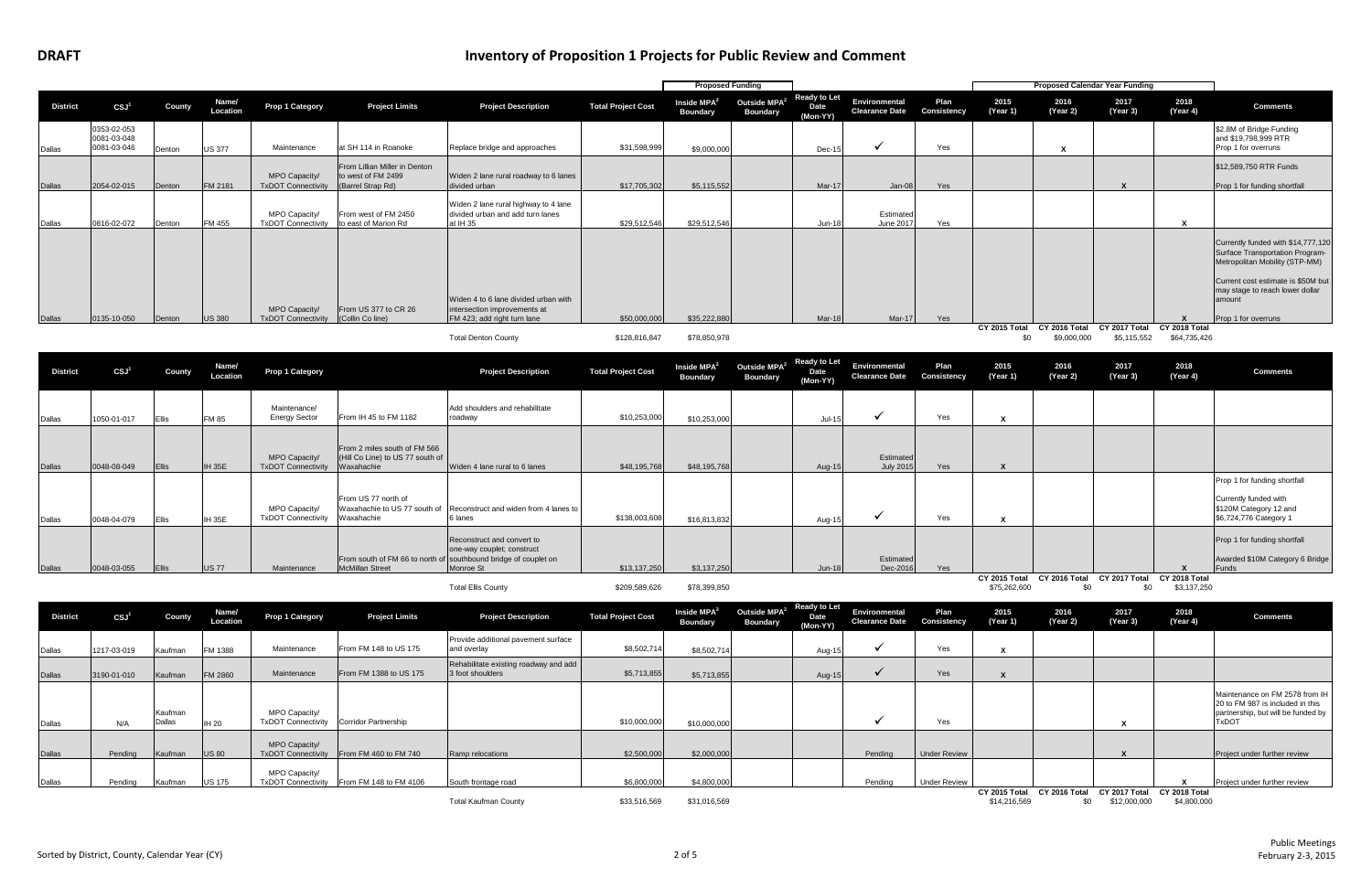|                 |                  |         |                   |                                                               |                                                                        |                                                                                                                      |                           | <b>Proposed Funding</b>                    |                                             |                                         |                                        |                            |                  |                                                         | <b>Proposed Calendar Year Funding</b> |                  |                                                                                                                                     |
|-----------------|------------------|---------|-------------------|---------------------------------------------------------------|------------------------------------------------------------------------|----------------------------------------------------------------------------------------------------------------------|---------------------------|--------------------------------------------|---------------------------------------------|-----------------------------------------|----------------------------------------|----------------------------|------------------|---------------------------------------------------------|---------------------------------------|------------------|-------------------------------------------------------------------------------------------------------------------------------------|
| <b>District</b> | CSJ <sup>1</sup> | County  | Name/<br>Location | <b>Prop 1 Category</b>                                        | <b>Project Limits</b>                                                  | <b>Project Description</b>                                                                                           | <b>Total Project Cost</b> | Inside MPA <sup>2</sup><br><b>Boundary</b> | Outside MPA <sup>2</sup><br><b>Boundary</b> | <b>Ready to Let</b><br>Date<br>(Mon-YY) | Environmental<br><b>Clearance Date</b> | Plan<br><b>Consistency</b> | 2015<br>(Year 1) | 2016<br>(Year 2)                                        | 2017<br>(Year 3)                      | 2018<br>(Year 4) | <b>Comments</b>                                                                                                                     |
| <b>Dallas</b>   | 0166-01-049      | Navarro | <b>IH 45</b>      | MPO Capacity/<br><b>TxDOT Connectivity</b>                    | From 0.4 miles south of<br>FM 246 to 0.2 miles north<br>of FM 1394     | Widen freeway from 4 to 6 lanes                                                                                      | \$38,141,700              |                                            | \$38,141,700                                | $Jul-15$                                | $Jun-15$                               | N/A                        |                  |                                                         |                                       |                  | Widen to median                                                                                                                     |
| Dallas          | 0162-11-001      | Navarro | <b>SH 31</b>      | MPO Capacity/<br><b>TxDOT Connectivity</b>                    | From 3.2 miles west of<br>FM 2555 to 3.7 miles east<br>of IH 45        | Construct new location relief route:<br>ultimate 4 lane divided limited access<br>facility with interchange at IH 45 | \$71,115,100              |                                            | \$17,915,729                                | Jul-15                                  | <b>Jun-15</b>                          | N/A                        |                  |                                                         |                                       |                  | Prop 1 for funding shortfall<br>Currently funded with \$6,682,000<br>Prop 14 and \$41M Texas Mobility<br>Funds and \$5M Category 12 |
| <b>Dallas</b>   | 0092-06-102      | Navarro | IH45              | MPO Capacity/<br><b>TxDOT Connectivity</b><br>and Maintenance | From 0.874 miles north of<br>US 287 to Ellis County line               | Installation of Wireless ITS                                                                                         | \$545,000                 |                                            | \$545,000                                   | $Jul-15$                                | $\checkmark$                           | N/A                        |                  |                                                         |                                       |                  |                                                                                                                                     |
| Dallas          | 0093-01-097      | Navarro | <b>IH 45</b>      | MPO Capacity/<br><b>TxDOT Connectivity</b><br>and Maintenance | From 0.608 miles north of<br>FM 1394 to 0.874 miles north<br>of US 287 | <b>Installation of Wireless ITS</b>                                                                                  | \$450,000                 |                                            | \$450,000                                   | Jul-15                                  | √                                      | N/A                        |                  |                                                         |                                       |                  |                                                                                                                                     |
| <b>Dallas</b>   | 0166-01-050      | Navarro | <b>IH 45</b>      | MPO Capacity/<br><b>TxDOT Connectivity</b><br>and Maintenance | From Freestone County Line to<br>0.608 miles north of<br>FM 1394       | Installation of Wireless ITS                                                                                         | \$270,000                 |                                            | \$270,000                                   | $Jul-15$                                | $\checkmark$                           | N/A                        |                  | CY 2015 Total CY 2016 Total CY 2017 Total CY 2018 Total |                                       |                  |                                                                                                                                     |

|                 |             |          |                   |                           |                        | <b>Total Navarro County</b>           | \$110,521,800             |                                            | \$57,322,429                                    |                    |                                        |                            | \$57,322,429     | \$0              | \$0              | \$0              |
|-----------------|-------------|----------|-------------------|---------------------------|------------------------|---------------------------------------|---------------------------|--------------------------------------------|-------------------------------------------------|--------------------|----------------------------------------|----------------------------|------------------|------------------|------------------|------------------|
| <b>District</b> | CSJ         | County   | Name/<br>Location | Prop 1 Category           | <b>Project Limits</b>  | <b>Project Description</b>            | <b>Total Project Cost</b> | Inside MPA <sup>2</sup><br><b>Boundary</b> | Outside $MPA^2$ Ready to Let<br><b>Boundary</b> | Date<br>$(Mon-YY)$ | Environmental<br><b>Clearance Date</b> | Plan<br><b>Consistency</b> | 2015<br>(Year 1) | 2016<br>(Year 2) | 2017<br>(Year 3) | 2018<br>(Year 4) |
|                 |             |          |                   |                           |                        |                                       |                           |                                            |                                                 |                    |                                        |                            |                  |                  |                  |                  |
|                 |             |          |                   | MPO Capacity/             |                        | Widen from 2 lane rural to 4 lane     |                           |                                            |                                                 |                    |                                        |                            |                  |                  |                  |                  |
| Dallas          | 1015-01-023 | Rockwall | FM 3549           | <b>TxDOT Connectivity</b> | From IH 30 to SH 66    | urban divided                         | \$7,601,798               | \$5,801,798                                |                                                 | Jan-17             | $Sep-15$                               | Yes                        |                  |                  |                  |                  |
|                 | 1290-02-017 |          |                   | MPO Canacity/             | From SH 205 to east of | Reconstruct and widen 2 lane rural to |                           |                                            |                                                 |                    |                                        |                            |                  |                  |                  |                  |

| 2015<br>(Year 1) | 2016<br>(Year 2) | 2017<br>(Year 3) | 2018<br>(Year 4) | <b>Comments</b>                                                                                                                        |
|------------------|------------------|------------------|------------------|----------------------------------------------------------------------------------------------------------------------------------------|
|                  |                  |                  |                  | Rockwall Co doing Preliminary<br>Engineering/Environmental<br>Study(ies) (PE/Env) and has<br>funding for construction<br>(\$1,800,000) |
|                  |                  | x                |                  | Prop 1 for funding shortfall                                                                                                           |
|                  |                  |                  | X                | Rockwall County doing PE/Env<br>and has funding for construction<br>(\$2,258,000)<br>Prop 1 for funding shortfall                      |
|                  |                  |                  |                  |                                                                                                                                        |
| 2015 Total       | CY 2016 Total    | CY 2017 Total    | CY 2018 Total    |                                                                                                                                        |
| ¢Λ               | ¢Λ               | $CE$ $001$ $700$ | 017616000        |                                                                                                                                        |

| 5<br>1) | 2016<br>(Year 2) | 2017<br>(Year 3) | 2018<br>(Year 4) | <b>Comments</b>                                                                                  |
|---------|------------------|------------------|------------------|--------------------------------------------------------------------------------------------------|
|         |                  | χ                |                  | Letting with Palo Pinto US 281<br>project; Grouped CSJ project<br>(no TIP modification required) |
| Total   | CY 2016 Total    | CY 2017 Total    | CY 2018 Total    |                                                                                                  |
| \$0     | \$0              | \$19.137.263     | \$0              |                                                                                                  |

Dallas 1290-03-027  $Rockwall$  SH 276 MPO Capacity/ TxDOT Connectivity From SH 205 to east of FM 549 6 lane urban divided 6 lane urban divided \$19,874,000 \$17,616,000 Sep-17 Sep-15 Yes **X CY 2015 Total CY 2016 Total CY 2017 Total CY 2018 Total** Total Rockwall County \$27,475,798 \$23,417,798 \$0 \$0 \$5,801,798 \$17,616,000 **District CSJ1 County Name/ Prop 1 Category Project Limits Project Description Protect Project Cost Inside MPA<sup>2</sup> Boundary Outside MPA2 Boundary Ready to Let Date (Mon-YY) Environmental Clearance Date Plan Consistency 2015 (Year 1)** Fort Worth 0258-02-054 0250-04-047 0250-03-046 Erath US 281 MPO Capacity/ TxDOT Connectivity and Energy Sector From Palo Pinto County Line to  $SH 6$ Upgrade to Super 2 design, extend culverts, Safety End Treatments (SETs), overlay and pavement markings \$19,137,263 \$19,137,263 Feb-15 Jan-15 N/A **X CY 2015 Total CY 2016 Total CY 2017 Total CY 2018 Total** Total Erath County \$19,137,263 \$19,137,263 \$0 \$19,137,263 \$0 **District CSJ1 County Name/ Location Prop 1 Category Project Limits Project Description Total Project Cost Inside MPA2 Inside MPA<sup>2</sup>**<br>Boundary **Outside MPA2 Boundary Ready to Let Date (Mon-YY) Environmental Clearance Date Plan Consistency 2015 (Year 1)** Fort Worth 0080-11-001 Hood US 377 MPO Capacity/ TxDOT Connectivity From 1.4 miles south of SH 171 to Johnson County Line Construct 4 lanes on new location as alternate route in Cresson | \$28,000,000 | \$28,000,000 | | Sep-16 **Estimated** Sep-16 Yes **CY 2015 Total CY 2016 Total CY 2017 Total CY 2018 Total**

| <b>Project Description</b>                                         | <b>Total Project Cost</b> | Inside MPA <sup>2</sup><br><b>Boundary</b> | Outside MPA <sup>2</sup><br><b>Boundary</b> | <b>Ready to Let</b><br><b>Date</b><br>(Mon-YY) | Environmental<br><b>Clearance Date</b> | Plan<br>Consistency | 2015<br>(Year 1)     | 2016<br>(Year 2) | 2017<br>(Year 3)              | 2018<br>(Year 4)     | <b>Comments</b>                                                     |
|--------------------------------------------------------------------|---------------------------|--------------------------------------------|---------------------------------------------|------------------------------------------------|----------------------------------------|---------------------|----------------------|------------------|-------------------------------|----------------------|---------------------------------------------------------------------|
| Construct 4 lanes on new location as<br>alternate route in Cresson | \$28,000,000              | \$28,000,000                               |                                             | $Sep-16$                                       | Estimated<br>$Sep-16$                  | Yes                 |                      |                  |                               |                      | Johnson County portion<br>0080-12-001; TIP modification<br>required |
| <b>Total Hood County</b>                                           | \$28,000,000              | \$28,000,000                               |                                             |                                                |                                        |                     | CY 2015 Total<br>\$0 | CY 2016 Total    | CY 2017 Total<br>\$28,000,000 | CY 2018 Total<br>\$0 |                                                                     |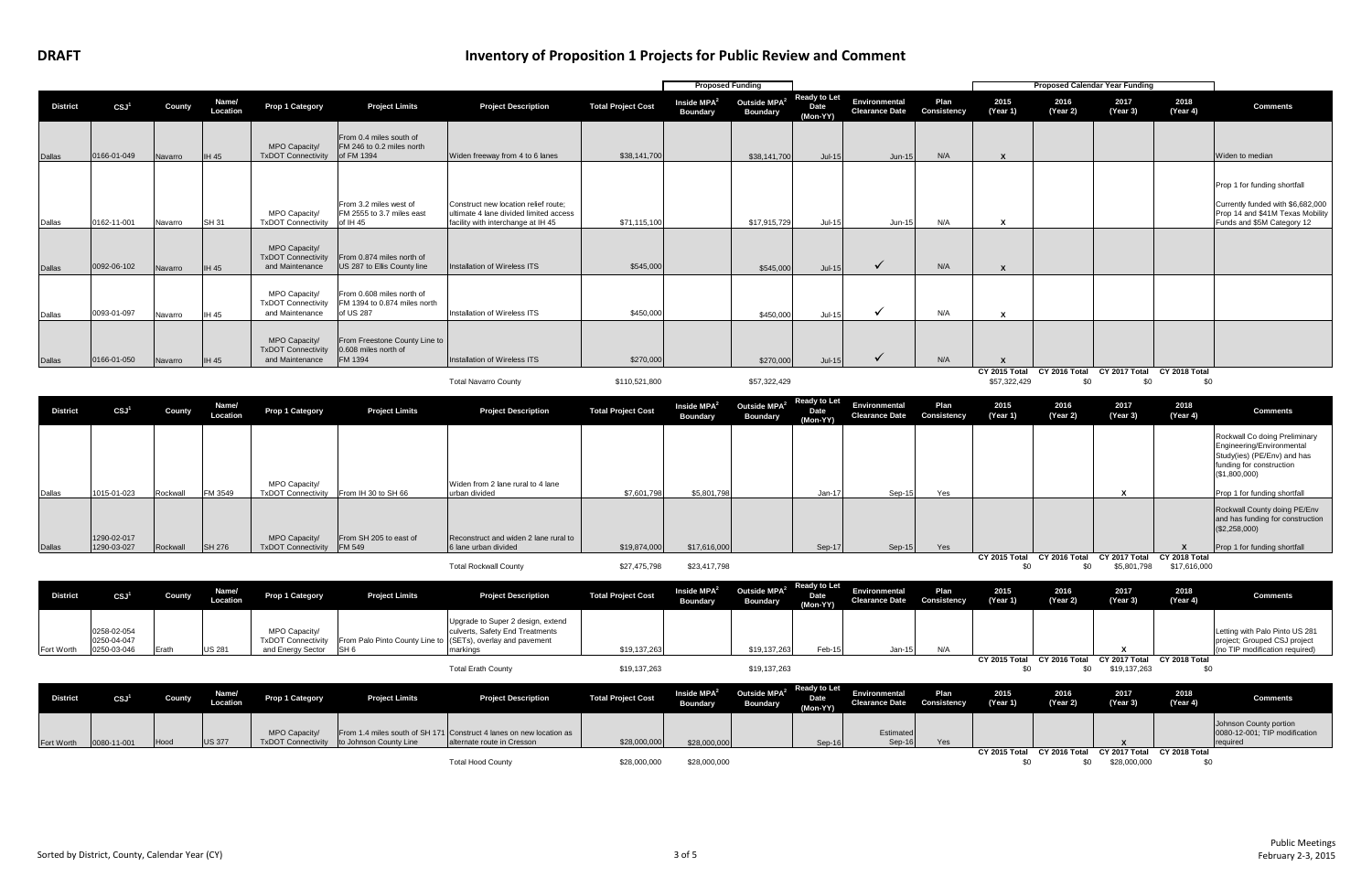|                 |                                           |                     |                   |                                                          |                                                     |                                                                                                                     |                           | <b>Proposed Funding</b>                    |                                             |                                         |                                               |                            |                      |                                    | <b>Proposed Calendar Year Funding</b>       |                               |
|-----------------|-------------------------------------------|---------------------|-------------------|----------------------------------------------------------|-----------------------------------------------------|---------------------------------------------------------------------------------------------------------------------|---------------------------|--------------------------------------------|---------------------------------------------|-----------------------------------------|-----------------------------------------------|----------------------------|----------------------|------------------------------------|---------------------------------------------|-------------------------------|
| <b>District</b> | CSJ <sup>1</sup>                          | County              | Name/<br>Location | <b>Prop 1 Category</b>                                   | <b>Project Limits</b>                               | <b>Project Description</b>                                                                                          | <b>Total Project Cost</b> | Inside MPA <sup>2</sup><br><b>Boundary</b> | Outside MPA <sup>2</sup><br><b>Boundary</b> | <b>Ready to Let</b><br>Date<br>(Mon-YY) | Environmental<br><b>Clearance Date</b>        | Plan<br>Consistency        | 2015<br>(Year 1)     | 2016<br>(Year 2)                   | 2017<br>(Year 3)                            | 2018<br>(Year 4)              |
| Fort Worth      | 0249-06-922<br>0249-07-922<br>0249-08-922 | Jack,<br>Palo Pinto | <b>US 281</b>     | MPO Capacity/<br><b>TxDOT Connectivity</b>               | At Martin Road to US 180 in<br><b>Mineral Wells</b> | Upgrade to Super 2 design, extend<br>culverts, SETs, 2" overlay and<br>pavement markings                            | \$9,477,000               |                                            | \$9,477,000                                 | May-17                                  | Estimated<br>Dec-2016                         | N/A                        |                      |                                    | x                                           |                               |
|                 |                                           |                     |                   |                                                          |                                                     | <b>Total Jack County</b>                                                                                            | \$9,477,000               |                                            | \$9,477,000                                 |                                         |                                               |                            | CY 2015 Total<br>\$0 | CY 2016 Total<br>\$0               | CY 2017 Total<br>\$9,477,000                | CY 2018 Total<br>\$0          |
| <b>District</b> | CSJ <sup>1</sup>                          | County              | Name/<br>Location | Prop 1 Category                                          | <b>Project Limits</b>                               | <b>Project Description</b>                                                                                          | <b>Total Project Cost</b> | Inside $MPA2$<br><b>Boundary</b>           | Outside MPA <sup>2</sup><br><b>Boundary</b> | <b>Ready to Let</b><br>Date<br>(Mon-YY) | Environmental<br><b>Clearance Date</b>        | Plan<br><b>Consistency</b> | 2015<br>(Year 1)     | 2016<br>(Year 2)                   | 2017<br>(Year 3)                            | 2018<br>(Year 4)              |
| Fort Worth      | 0014-03-088                               | Johnson             | <b>IH 35W</b>     | MPO Capacity/<br><b>TxDOT Connectivity</b><br>and Safety | From Ricky Lane to US 67                            | Reconstruct interchange and convert<br>frontage roads to one way                                                    | \$5,000,000               | \$5,000,000                                |                                             | <b>Jun-20</b>                           | Estimated<br>Jan-19                           | Yes                        |                      |                                    |                                             | X                             |
| Fort Worth      | 1181-02-033                               | Johnson             | FM 917            | MPO Capacity/<br><b>TxDOT Connectivity</b><br>and Safety | From BNSF RR in Joshua to<br><b>SH 174</b>          | Construct railroad grade separation<br>structure & realign road                                                     | \$10,000,000              | \$10,000,000                               |                                             | Feb-18                                  | Estimated<br>Dec-17                           | Yes                        |                      |                                    |                                             |                               |
|                 |                                           |                     |                   |                                                          |                                                     | <b>Total Johnson County</b>                                                                                         | \$15,000,000              | \$15,000,000                               |                                             |                                         |                                               |                            | CY 2015 Total<br>\$0 | CY 2016 Total<br>\$0               | CY 2017 Total<br>\$0                        | CY 2018 Total<br>\$15,000,000 |
| <b>District</b> | CSJ <sup>1</sup>                          | County              | Name/<br>Location | Prop 1 Category                                          | <b>Project Limits</b>                               | <b>Project Description</b>                                                                                          | <b>Total Project Cost</b> | Inside MPA <sup>2</sup><br><b>Boundary</b> | Outside MPA <sup>2</sup><br><b>Boundary</b> | <b>Ready to Let</b><br>Date<br>(Mon-YY) | Environmental<br><b>Clearance Date</b>        | Plan<br>Consistency        | 2015<br>(Year 1)     | 2016<br>(Year 2)                   | 2017<br>(Year 3)                            | 2018<br>(Year 4)              |
|                 |                                           |                     |                   |                                                          |                                                     |                                                                                                                     |                           |                                            |                                             |                                         |                                               |                            |                      |                                    |                                             |                               |
| Fort Worth      | 0250-02-049                               | Palo Pinto          | <b>US 281</b>     | Maintenance                                              | From Erath County Line to<br><b>IH 20</b>           | Widen pavement and add shoulders                                                                                    | \$5,570,401               |                                            | \$5,570,401                                 | Feb-15                                  | $\checkmark$                                  | N/A                        |                      |                                    | $\boldsymbol{\mathsf{x}}$                   |                               |
|                 |                                           |                     |                   |                                                          |                                                     | <b>Total Palo Pinto County</b>                                                                                      | \$5,570,401               |                                            | \$5,570,401                                 |                                         |                                               |                            | CY 2015 Total<br>\$0 | CY 2016 Total<br>\$0               | CY 2017 Total<br>\$5,570,401                | CY 2018 Total<br>\$0          |
| <b>District</b> | CSJ <sup>1</sup>                          | County              | Name/<br>Location | <b>Prop 1 Category</b>                                   | <b>Project Limits</b>                               | <b>Project Description</b>                                                                                          | <b>Total Project Cost</b> | Inside MPA <sup>2</sup><br><b>Boundary</b> | Outside MPA <sup>2</sup><br><b>Boundary</b> | <b>Ready to Let</b><br>Date<br>(Mon-YY) | <b>Environmental</b><br><b>Clearance Date</b> | Plan<br>Consistency        | 2015<br>(Year 1)     | 2016<br>(Year 2)                   | 2017<br>(Year 3)                            | 2018<br>(Year 4)              |
|                 |                                           |                     |                   |                                                          |                                                     |                                                                                                                     |                           |                                            |                                             |                                         |                                               |                            |                      |                                    |                                             |                               |
|                 |                                           |                     |                   |                                                          |                                                     | Construct IH 20 frontage roads and<br>ramps, convert south frontage road to<br>one way operation                    |                           |                                            |                                             |                                         |                                               |                            |                      |                                    |                                             |                               |
|                 |                                           |                     |                   |                                                          |                                                     | Reconstruct 2 lane bridge to 4 lane<br>bridge, construct new westbound<br>frontage road (Phase 1A); Eastern<br>Loop |                           |                                            |                                             |                                         |                                               |                            |                      |                                    |                                             |                               |
| Fort Worth      | 0314-07-046<br>0314-07-052<br>0314-07-053 | Parker              | <b>IH 20</b>      | MPO Capacity/<br>TxDOT Connectivity   At Centerpoint     |                                                     | Reconstruct 2/3 lane eastbound<br>frontage road and 2 new on/off ramps<br>(Phase 2 of 3)                            | \$30,408,800              | \$14,000,000                               |                                             | May-16                                  | Estimated<br>Apr-16                           | Yes                        |                      |                                    | $\mathbf{x}$                                |                               |
| Fort Worth      | 0313-02-900                               | Parker              | <b>FM 51</b>      | Maintenance                                              | At Walnut Creek                                     | Bridge replacement and reconstruct<br>roadway                                                                       | \$10,000,000              | \$10,000,000                               |                                             | Apr-16                                  | Estimated<br>$Jun-16$                         | Yes                        |                      |                                    | $\boldsymbol{\mathsf{x}}$                   |                               |
|                 |                                           |                     |                   |                                                          |                                                     | <b>Total Parker County</b>                                                                                          | \$40,408,800              | \$24,000,000                               |                                             |                                         |                                               |                            | \$0                  | CY 2015 Total CY 2016 Total<br>\$0 | CY 2017 Total CY 2018 Total<br>\$24,000,000 | \$0                           |
| <b>District</b> | CSJ                                       | County              | Name/<br>Location | <b>Prop 1 Category</b>                                   | <b>Project Limits</b>                               | <b>Project Description</b>                                                                                          | <b>Total Project Cost</b> | Inside MPA <sup>2</sup><br><b>Boundary</b> | Outside MPA <sup>2</sup><br><b>Boundary</b> | <b>Ready to Let</b><br>Date             | Environmental<br><b>Clearance Date</b>        | Plan<br>Consistency        | 2015<br>(Year 1)     | 2016<br>(Year 2)                   | 2017<br>(Year 3)                            | 2018<br>(Year 4)              |
|                 |                                           |                     |                   |                                                          |                                                     |                                                                                                                     |                           |                                            |                                             | (Mon-YY)                                |                                               |                            |                      |                                    |                                             |                               |



Fort Worth 0259-02-048 Somervell US 67 Maintenance From Paluxy River Bridge to Erath County line Mill 2"-3", Seal & HMAC Overlay<br>Maintenance Maintenance \$8,000,000 \$8,000,000 May-15 N/A **<sup>X</sup> CY 2015 Total CY 2016 Total CY 2017 Total CY 2018 Total** Total Somervell County \$8,000,000 \$8,000,000 \$0 \$0 \$8,000,000 \$0

| $\cdot$ 1) | (Year 2)      | (Year 3)      | (Year 4)      | <b>Comments</b>                                       |
|------------|---------------|---------------|---------------|-------------------------------------------------------|
|            |               |               |               | Grouped CSJ project<br>(no TIP modification required) |
| Total      | CY 2016 Total | CY 2017 Total | CY 2018 Total |                                                       |
| \$0        | \$0           | \$8,000,000   | \$0           |                                                       |